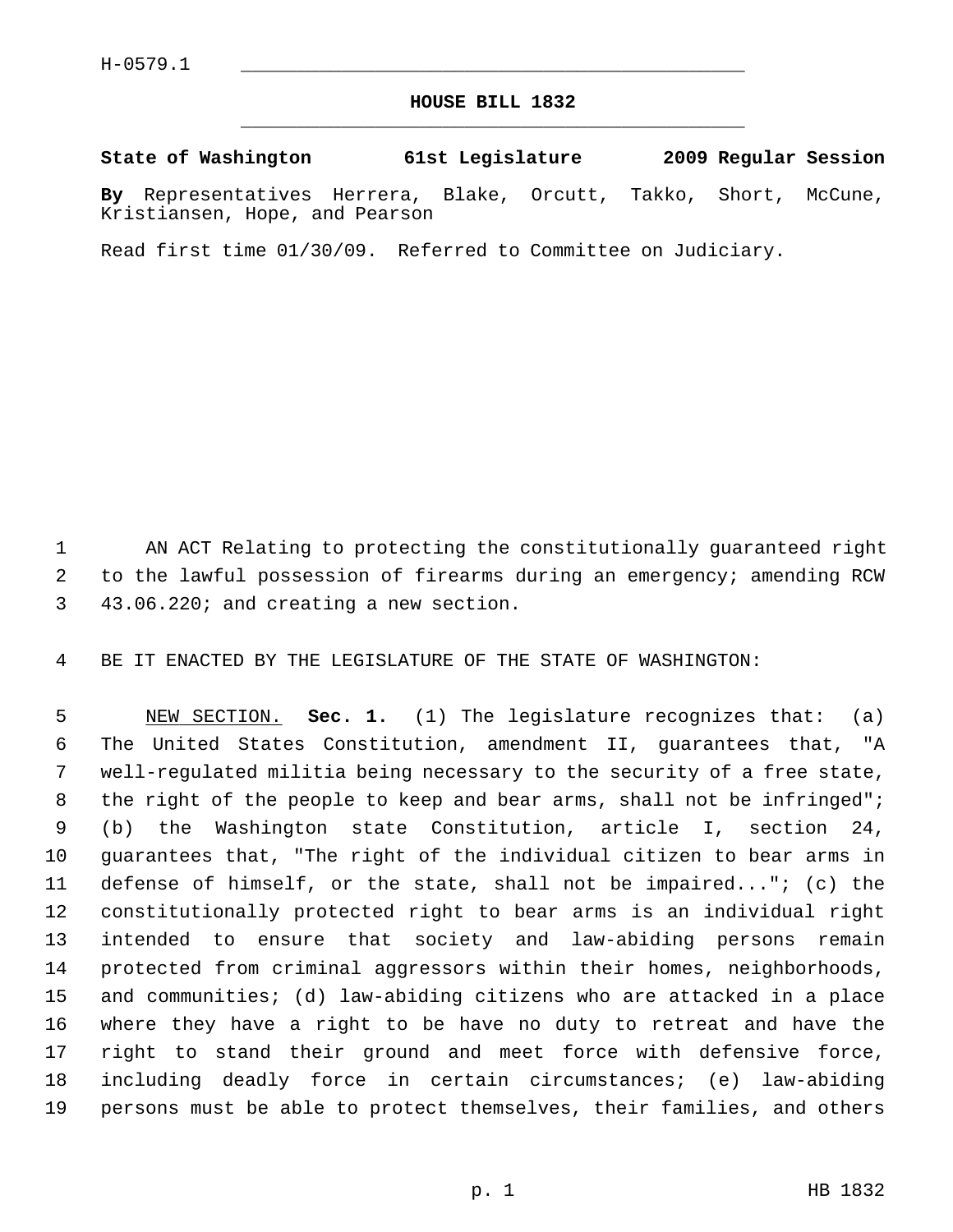1 from criminal intruders and attackers without fear of prosecution for 2 acting in the lawful defense of themselves, their families, and others; 3 and (f) law-abiding citizens should not be required to surrender their 4 constitutional right to bear arms and thereby surrender their personal 5 safety and well-being to criminal aggressors at any time, but 6 especially during a state of emergency when law and order is at a much 7 higher risk of breaking down, law enforcement resources are frequently 8 strapped, and criminal predators are much more free to prey on those 9 unable to adequately protect themselves and their families.

10 (2) It is the intent of the legislature that, during the 11 continuance of any proclaimed state of emergency, no person who is not 12 otherwise prohibited by law from the possession, transfer, sale, 13 transport, storage, display, or use of firearms or ammunition shall be 14 prohibited or restricted by either the governor or any governmental 15 entity or political subdivision of the state from the otherwise lawful 16 possession, transfer, sale, transport, storage, display, or use of 17 firearms or ammunition.

18 **Sec. 2.** RCW 43.06.220 and 2008 c 181 s 1 are each amended to read 19 as follows:

20 (1) The governor, after proclaiming a state of emergency and prior 21 to terminating such, may, in the area described by the proclamation, 22 issue an order prohibiting:

23 (a) Any person being on the public streets, or in the public parks, 24 or at any other public place during the hours declared by the governor 25 to be a period of curfew;

26 (b) Any number of persons, as designated by the governor, from 27 assembling or gathering on the public streets, parks, or other open 28 areas of this state, either public or private;

29 (c) The manufacture, transfer, use, possession, or transportation 30 of a molotov cocktail or any other device, instrument<sub>1</sub> or object 31 designed to explode or produce uncontained combustion;

32 (d) The transporting, possessing, or using of gasoline, kerosene, 33 or combustible, flammable, or explosive liquids or materials in a glass 34 or uncapped container of any kind except in connection with the normal 35 operation of motor vehicles, normal home use, or legitimate commercial 36 use;